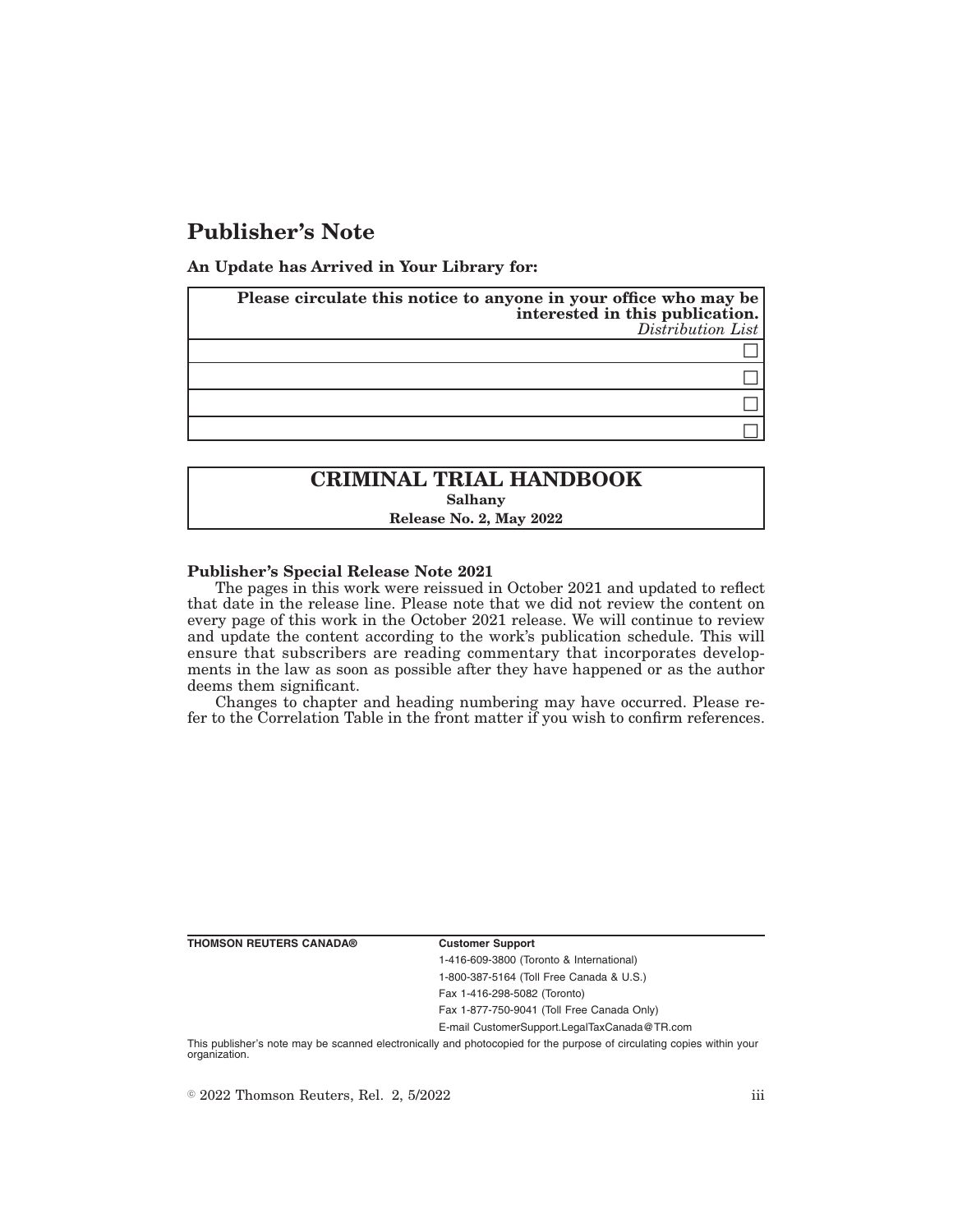This release features updates to the case law and commentary in the following chapters: 1 (Pre-Trial Review), 3 (Role and Duty of Counsel), 4 (Arraignment and Plea), 5 (Selecting the Jury), 6 (Role of the Judge), 10 (Excluded Evidence), 11 (Order of Proof), 12 (Addresses of Counsel and the Charge to the Jury), 14 (Rendering the Verdict), and 15 (Sentencing).

## **Highlights**

- E **Excluded Evidence Hearsay Spontaneous Declarations and Res Gestae —** Two masked men burst into a house and shot the victim. The victim immediately identified the shooter as an acquaintance who had been at the house earlier. However, at trial for attempted murder, the victim said he could not identify the shooter due to masking. The trial judge admitted the earlier identification as res gestae, a spontaneous utterance exception. It was held that he had not erred. The statement had been made reasonably contemporaneous to an unusual, overwhelming event and the event must have left the victim under pressure or emotional intensity giving a guarantee of reliability: *R. v. Badger*, 2021 SKCA 118, 2021 CarswellSask 514, 406 C.C.C. (3d) 459 (Sask. C.A.).
- E **Rendering the Verdict By the Judge Findings of Credibility —** The trial judge convicted the accused of two counts of sexual assault, one of assault and one of criminal harassment, concluding that the accused's version of these events was a product of fantasy or a deliberate fabrication to fit disclosed evidence. It was held that he had erred and the appeal was allowed. The Court said that it is an error in law for a trial judge to discount the credibility of an accused's evidence on the basis that it was tailored to fit Crown disclosure, or evidence or argument heard in court prior to the accused testifying. Drawing the inference that advance notice of the case against the accused has allowed the tailoring of evidence and thus made it suspect, though a natural temptation, is impermissible. It would create a constitutional trap, turning the right to be present at trial under s. 650(1) of the *Code* and the rights to full answer and defence under ss. 7 and 11(d) of the Charter against the accused: *R. v. C.T.*, 2022 ONCA 163, 2022 CarswellOnt 2227 (Ont. C.A.).
- E **Rendering the Verdict By the Judge Findings of Credibility — Stereotypical Reasoning —** The trial judge, in acquitting the accused of sexual assault, had assessed the complainant's credibility according to his expectations of how she should have reacted to a telephone call she received from her father in the course of the assault. The judge said that her response to her father was "not the response of someone who had just been sexually assaulted and has been kept in the trailer against her wishes". It was held that this stereotypical reasoning had materially affected the judge's acquittal of the accused. The judge had erred in law by relying on rape myths to assess the complainant's credibility: *R. v. Steele*, 2021 ONCA 186, 2021 CarswellOnt 3982, 154 O.R. (3d) 721, 173 W.C.B. (2d) 391, 402 C.C.C. (3d) 331 (Ont. C.A.).
- Sentencing Imprisonment Dangerous and Long Term Of**fenders — Dangerous Offenders —** The unique circumstances of each Indigenous offender must be considered in every case before a sentence is imposed, including the imposition of an indeterminate